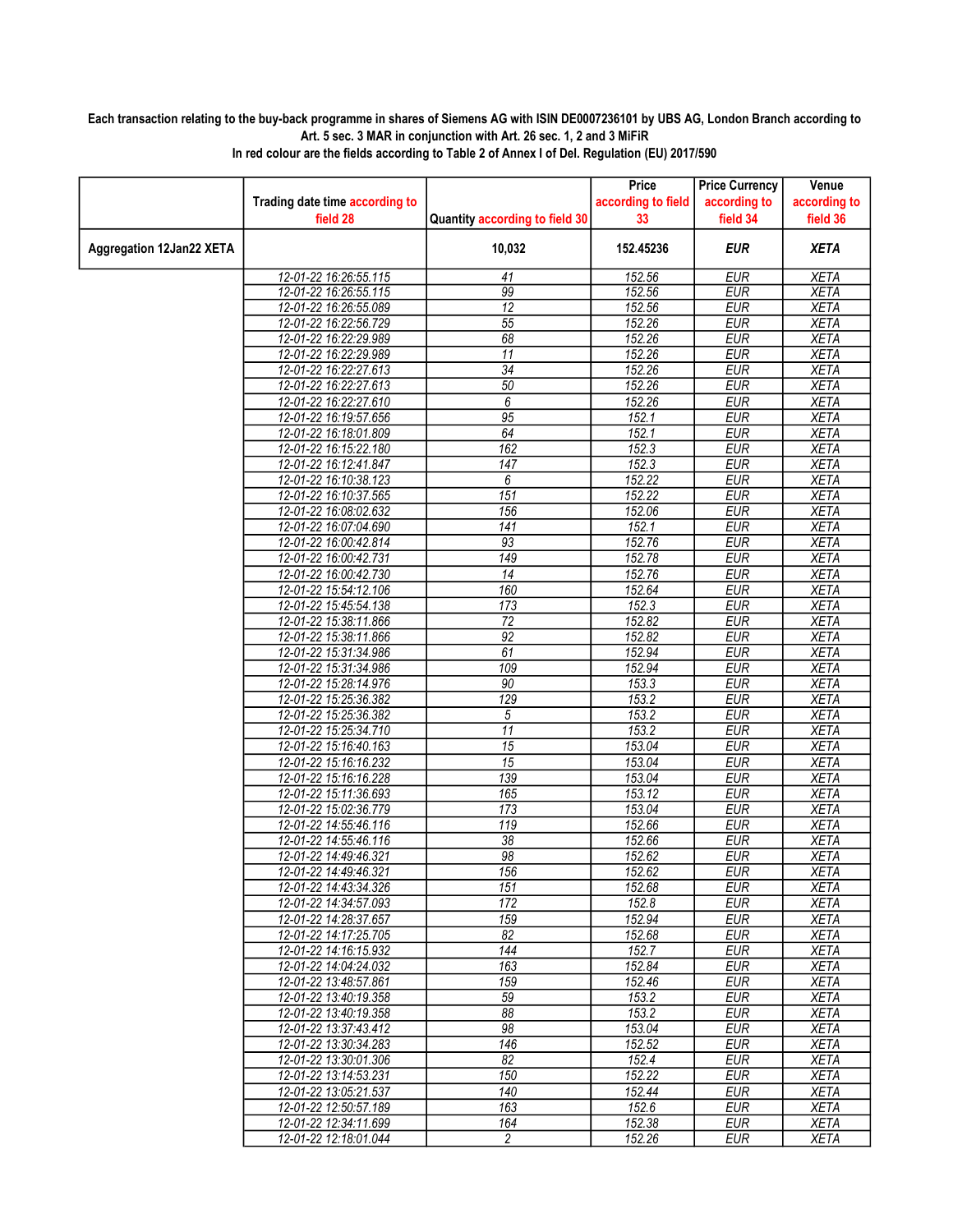| 12-01-22 12:18:01.044 | 166              | 152.26 | <b>EUR</b> | <b>XETA</b> |
|-----------------------|------------------|--------|------------|-------------|
| 12-01-22 12:04:35.456 | 148              | 152.32 | <b>EUR</b> | <b>XETA</b> |
| 12-01-22 11:50:43.287 | 46               | 152.44 | <b>EUR</b> | <b>XETA</b> |
| 12-01-22 11:50:43.287 | 114              | 152.44 | <b>EUR</b> | <b>XETA</b> |
| 12-01-22 11:46:51.543 | 9                | 152.32 | <b>EUR</b> | <b>XETA</b> |
| 12-01-22 11:46:51.541 | 97               | 152.32 | <b>EUR</b> | <b>XETA</b> |
| 12-01-22 11:34:25.643 | 171              | 152.48 | <b>EUR</b> | <b>XETA</b> |
| 12-01-22 11:19:58.669 | 150              | 152.2  | <b>EUR</b> | <b>XETA</b> |
| 12-01-22 11:06:27.518 | 152              | 152.64 | <b>EUR</b> | <b>XETA</b> |
| 12-01-22 11:06:27.518 | 15               | 152.64 | <b>EUR</b> | <b>XETA</b> |
| 12-01-22 10:56:49.034 | 141              | 152.38 | <b>EUR</b> | <b>XETA</b> |
| 12-01-22 10:48:24.853 | $\overline{147}$ | 152.42 | <b>EUR</b> | <b>XETA</b> |
| 12-01-22 10:37:46.484 | 114              | 152.26 | EUR        | <b>XETA</b> |
| 12-01-22 10:36:26.692 | 169              | 152.16 | EUR        | <b>XETA</b> |
| 12-01-22 10:25:30.587 | 173              | 152.16 | <b>EUR</b> | <b>XETA</b> |
| 12-01-22 10:15:16.678 | 87               | 152.3  | <b>EUR</b> | <b>XETA</b> |
| 12-01-22 10:15:16.675 | $\overline{58}$  | 152.3  | <b>EUR</b> | <b>XETA</b> |
| 12-01-22 10:04:22.410 | 59               | 152.66 | <b>EUR</b> | <b>XETA</b> |
| 12-01-22 10:04:22.410 | 101              | 152.66 | <b>EUR</b> | <b>XETA</b> |
| 12-01-22 09:55:44.518 | 144              | 152.7  | <b>EUR</b> | <b>XETA</b> |
| 12-01-22 09:45:54.302 | 126              | 152.32 | <b>EUR</b> | <b>XETA</b> |
| 12-01-22 09:45:40.616 | $\mathbf{1}$     | 152.32 | <b>EUR</b> | <b>XETA</b> |
| 12-01-22 09:45:40.616 | $\overline{28}$  | 152.32 | <b>EUR</b> | <b>XETA</b> |
| 12-01-22 09:32:51.497 | 86               | 152.28 | <b>EUR</b> | <b>XETA</b> |
| 12-01-22 09:32:51.497 | 80               | 152.28 | EUR        | <b>XETA</b> |
| 12-01-22 09:30:51.648 | 120              | 152.28 | <b>EUR</b> | <b>XETA</b> |
| 12-01-22 09:21:19.353 | 141              | 152.28 | <b>EUR</b> | <b>XETA</b> |
| 12-01-22 09:10:41.475 | $\overline{149}$ | 152.04 | <b>EUR</b> | <b>XETA</b> |
| 12-01-22 09:01:44.018 | 151              | 151.96 | <b>EUR</b> | <b>XETA</b> |
| 12-01-22 08:51:31.160 | 167              | 151.4  | <b>EUR</b> | <b>XETA</b> |
| 12-01-22 08:43:28.596 | 101              | 151.64 | <b>EUR</b> | <b>XETA</b> |
| 12-01-22 08:40:03.965 | 118              | 151.5  | <b>EUR</b> | <b>XETA</b> |
| 12-01-22 08:40:03.965 | 44               | 151.5  | <b>EUR</b> | <b>XETA</b> |
| 12-01-22 08:31:39.405 | 164              | 152.12 | <b>EUR</b> | <b>XETA</b> |
| 12-01-22 08:26:00.701 | 41               | 152.36 | <b>EUR</b> | <b>XETA</b> |
| 12-01-22 08:26:00.701 | $\overline{115}$ | 152.36 | <b>EUR</b> | <b>XETA</b> |
| 12-01-22 08:19:23.133 | $\overline{18}$  | 152.18 | <b>EUR</b> | <b>XETA</b> |
| 12-01-22 08:19:23.133 | 155              | 152.18 | <b>EUR</b> | <b>XETA</b> |
| 12-01-22 08:15:46.074 | 160              | 152.32 | <b>EUR</b> | <b>XETA</b> |
| 12-01-22 08:09:27.438 | 32               | 152.62 | <b>EUR</b> | <b>XETA</b> |
| 12-01-22 08:09:27.438 | 129              | 152.62 | <b>EUR</b> | <b>XETA</b> |
| 12-01-22 08:05:56.329 | 149              | 152.12 | <b>EUR</b> | <b>XETA</b> |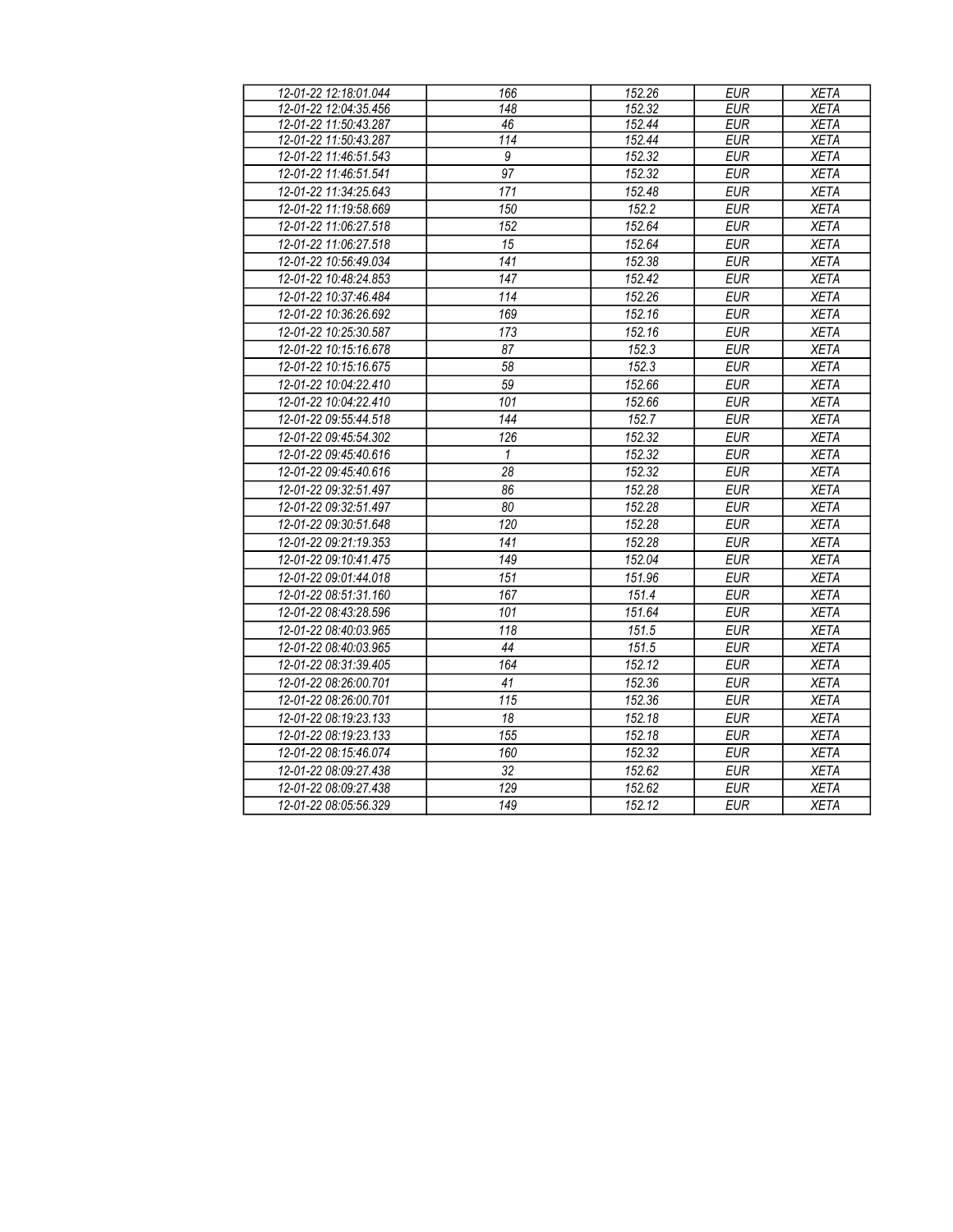## Each order relating to the buy-back programme above according to Art. 5 sec. 3 MAR in conjunction with Art. 25 sec. 1 and 2 MiFiR

In red colour are the fields according to Table 2 of the Annex of Del. Regulation (EU) 2017/580; alternatively you may report the

| Date and Time according to field 9 | <b>Segment MIC code</b><br>according to field 16 | <b>Transaction price</b><br>according to field 28 | <b>Price currency according</b><br>to field 29 | <b>Buy-sell indicator</b><br>according to field 32 |
|------------------------------------|--------------------------------------------------|---------------------------------------------------|------------------------------------------------|----------------------------------------------------|
| 12-01-22 16:26:55.115              | <b>XETA</b>                                      | 152.56                                            | <b>EUR</b>                                     | <b>BUY</b>                                         |
| 12-01-22 16:26:55.115              | <b>XETA</b>                                      | 152.56                                            | <b>EUR</b>                                     | <b>BUY</b>                                         |
| 12-01-22 16:26:55.089              | <b>XETA</b>                                      | 152.56                                            | <b>EUR</b>                                     | <b>BUY</b>                                         |
| 12-01-22 16:22:56.729              | <b>XETA</b>                                      | 152.26                                            | <b>EUR</b>                                     | <b>BUY</b>                                         |
| 12-01-22 16:22:29.989              | <b>XETA</b>                                      | 152.26                                            | <b>EUR</b>                                     | <b>BUY</b>                                         |
| 12-01-22 16:22:29.989              | <b>XETA</b>                                      | 152.26                                            | <b>EUR</b>                                     | <b>BUY</b>                                         |
| 12-01-22 16:22:27.613              | <b>XETA</b>                                      | 152.26                                            | <b>EUR</b>                                     | <b>BUY</b>                                         |
| 12-01-22 16:22:27.613              | <b>XETA</b>                                      | 152.26                                            | <b>EUR</b>                                     | <b>BUY</b>                                         |
| 12-01-22 16:22:27.610              | <b>XETA</b>                                      | 152.26                                            | <b>EUR</b>                                     | <b>BUY</b>                                         |
| 12-01-22 16:19:57.656              | <b>XETA</b>                                      | 152.1                                             | <b>EUR</b>                                     | <b>BUY</b>                                         |
| 12-01-22 16:18:01.809              | <b>XETA</b>                                      | 152.1                                             | <b>EUR</b>                                     | <b>BUY</b>                                         |
| 12-01-22 16:15:22.180              | <b>XETA</b>                                      | 152.3                                             | <b>EUR</b>                                     | <b>BUY</b>                                         |
| 12-01-22 16:12:41.847              | <b>XETA</b>                                      | 152.3                                             | <b>EUR</b>                                     | <b>BUY</b>                                         |
| 12-01-22 16:10:38.123              | <b>XETA</b>                                      | 152.22                                            | <b>EUR</b>                                     | <b>BUY</b>                                         |
| 12-01-22 16:10:37.565              | <b>XETA</b>                                      | 152.22                                            | <b>EUR</b>                                     | <b>BUY</b>                                         |
| 12-01-22 16:08:02.632              | <b>XETA</b>                                      | 152.06                                            | <b>EUR</b>                                     | <b>BUY</b>                                         |
| 12-01-22 16:07:04.690              | <b>XETA</b>                                      | 152.1                                             | <b>EUR</b>                                     | <b>BUY</b>                                         |
| 12-01-22 16:00:42.814              | <b>XETA</b>                                      | 152.76                                            | <b>EUR</b>                                     | <b>BUY</b>                                         |
| 12-01-22 16:00:42.731              | <b>XETA</b>                                      | 152.78                                            | <b>EUR</b>                                     | <b>BUY</b>                                         |
| 12-01-22 16:00:42.730              | <b>XETA</b>                                      | 152.76                                            | <b>EUR</b>                                     | <b>BUY</b>                                         |
| 12-01-22 15:54:12.106              | <b>XETA</b>                                      | 152.64                                            | <b>EUR</b>                                     | <b>BUY</b>                                         |
| 12-01-22 15:45:54.138              | <b>XETA</b>                                      | 152.3                                             | <b>EUR</b>                                     | <b>BUY</b>                                         |
| 12-01-22 15:38:11.866              | <b>XETA</b>                                      | 152.82                                            | <b>EUR</b>                                     | <b>BUY</b>                                         |
| 12-01-22 15:38:11.866              | <b>XETA</b>                                      | 152.82                                            | <b>EUR</b>                                     | <b>BUY</b>                                         |
| 12-01-22 15:31:34.986              | <b>XETA</b>                                      | 152.94                                            | <b>EUR</b>                                     | <b>BUY</b>                                         |
| 12-01-22 15:31:34.986              | <b>XETA</b>                                      | 152.94                                            | <b>EUR</b>                                     | <b>BUY</b>                                         |
| 12-01-22 15:28:14.976              | <b>XETA</b>                                      | 153.3                                             | <b>EUR</b>                                     | <b>BUY</b>                                         |
| 12-01-22 15:25:36.382              | <b>XETA</b>                                      | 153.2                                             | <b>EUR</b>                                     | <b>BUY</b>                                         |
| 12-01-22 15:25:36.382              | <b>XETA</b>                                      | 153.2                                             | <b>EUR</b>                                     | <b>BUY</b>                                         |
| 12-01-22 15:25:34.710              | <b>XETA</b>                                      | 153.2                                             | <b>EUR</b>                                     | <b>BUY</b>                                         |
| 12-01-22 15:16:40.163              | <b>XETA</b>                                      | 153.04                                            | <b>EUR</b>                                     | <b>BUY</b>                                         |
| 12-01-22 15:16:16.232              | <b>XETA</b>                                      | 153.04                                            | <b>EUR</b>                                     | <b>BUY</b>                                         |
| 12-01-22 15:16:16.228              | <b>XETA</b>                                      | 153.04                                            | <b>EUR</b>                                     | <b>BUY</b>                                         |
| 12-01-22 15:11:36.693              | <b>XETA</b>                                      | 153.12                                            | <b>EUR</b>                                     | <b>BUY</b>                                         |
| 12-01-22 15:02:36.779              | <b>XETA</b>                                      | 153.04                                            | <b>EUR</b>                                     | <b>BUY</b>                                         |
| 12-01-22 14:55:46.116              | <b>XETA</b>                                      | 152.66                                            | <b>EUR</b>                                     | <b>BUY</b>                                         |
| 12-01-22 14:55:46.116              | <b>XETA</b>                                      | 152.66                                            | <b>EUR</b>                                     | <b>BUY</b>                                         |
| 12-01-22 14:49:46.321              | <b>XETA</b>                                      | 152.62                                            | <b>EUR</b>                                     | <b>BUY</b>                                         |
| 12-01-22 14:49:46.321              | <b>XETA</b>                                      | 152.62                                            | <b>EUR</b>                                     | <b>BUY</b>                                         |
| 12-01-22 14:43:34.326              | <b>XETA</b>                                      | 152.68                                            | <b>EUR</b>                                     | <b>BUY</b>                                         |
| 12-01-22 14:34:57.093              | <b>XETA</b>                                      | 152.8                                             | <b>EUR</b>                                     | <b>BUY</b>                                         |
| 12-01-22 14:28:37.657              | <b>XETA</b>                                      | 152.94                                            | <b>EUR</b>                                     | <b>BUY</b>                                         |
| 12-01-22 14:17:25.705              | <b>XETA</b>                                      | 152.68                                            | <b>EUR</b>                                     | <b>BUY</b>                                         |
| 12-01-22 14:16:15.932              | <b>XETA</b>                                      | 152.7                                             | <b>EUR</b>                                     | <b>BUY</b>                                         |
| 12-01-22 14:04:24.032              | <b>XETA</b>                                      | 152.84                                            | <b>EUR</b>                                     | <b>BUY</b>                                         |
| 12-01-22 13:48:57.861              | <b>XETA</b>                                      | 152.46                                            | <b>EUR</b>                                     | <b>BUY</b>                                         |
| 12-01-22 13:40:19.358              | <b>XETA</b>                                      | 153.2                                             | <b>EUR</b>                                     | <b>BUY</b>                                         |
| 12-01-22 13:40:19.358              | <b>XETA</b>                                      | 153.2                                             | <b>EUR</b>                                     | <b>BUY</b>                                         |